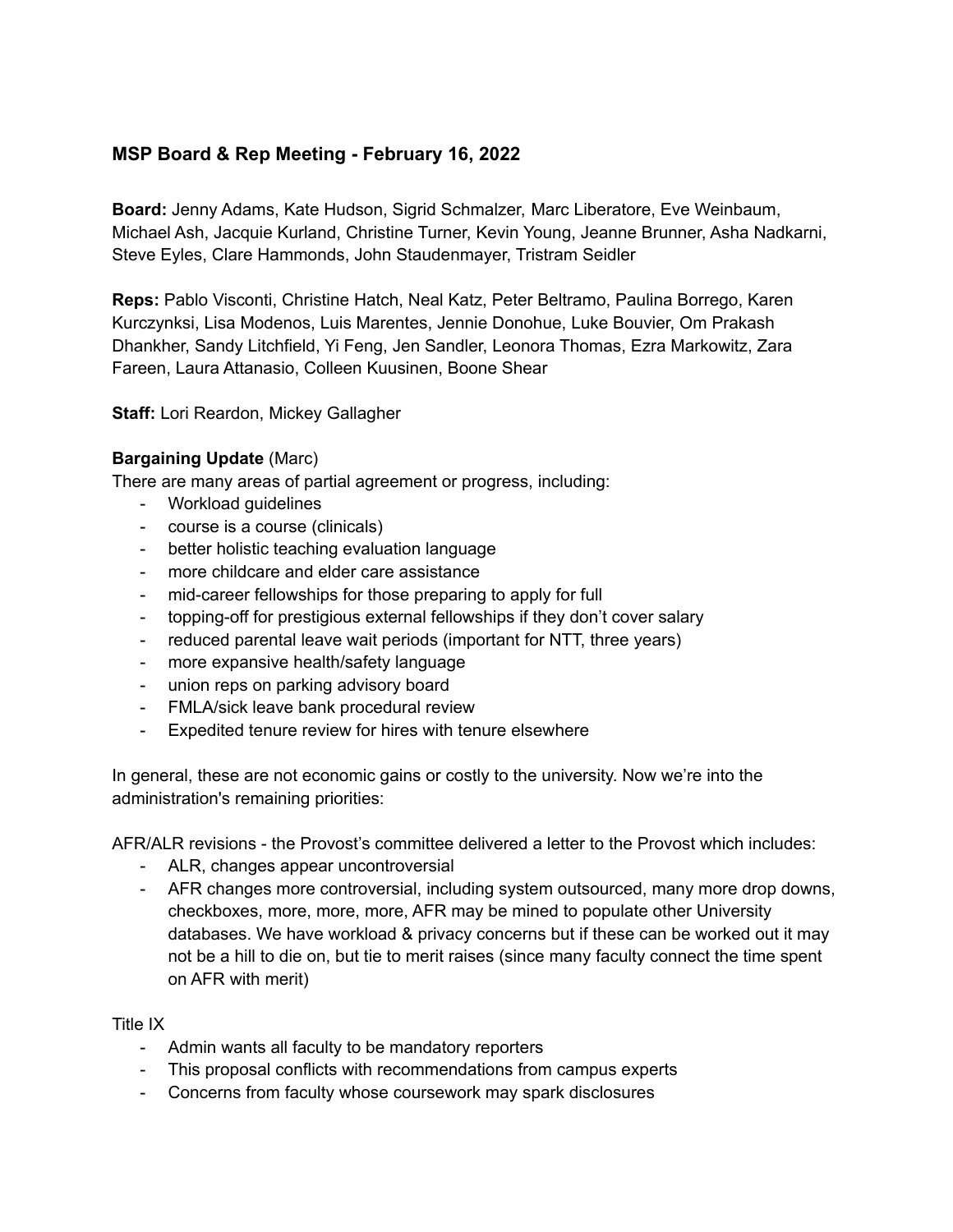Periods of responsibility/calendar

- Administration wants the ability to start the semester in August to allow for a six-week winter term and keep graduation on the second weekend in May
- Burden for parents with small children, no school, few childcare options before Labor Day
- Faculty Senate rejected a more moderate proposal (Sept 1 start date)
- Faculty Senate/admin currently working on compromise 5-week winter term, third week of May commencement for next AY

NTT time to continuous appointment

- 4 years rather than three (1-2-2 rather than 2-2 or 1-1-2)
- Much higher formal standards akin to tenure review
- No clarity/data about what problem this is solving
- A pure "take back"
- No engagement with our counters (tenure teaching track, or keep at three years with a formal but less-rigorous-than-tenure review.)

## **Economics**

- Year 1 2.5% ATB (2.0% + 0.5% offset for PFML) and a one-time 1.5% bonus or \$1,000
- Year 2 2% ATB
- Year 3 2% ATB
- No merit for previous contract or this one

Remaining MSP financial priorities

- Merit, to cover previous and current contract years (2017-20, 2020-2023)
- Increases to floors and promotional increments
- Longevity pay (a small additional yearly raise for people in terminal ranks)
- Increases to computer replacement fund

### **Other Massachusetts State Unions** (Eve)

- State unions were told that they would need to settle by (last) November to get into the supplemental budget
- Some settled for nothing other than governor's parameters, but they STILL haven't gotten their raises
- Other unions were told last week that they needed to settle now to get into the next supplemental budget. As a result PSU settled, basically got \$, but nothing else
- This matters because we had a lot of common proposals that were left behind (e.g., campus closure in week between Christmas and New Year's)
- Once one unit settles, it's clear that they aren't going to give these to us
- PSU might get raises before others on campus, puts additional pressure on other unions to settle.